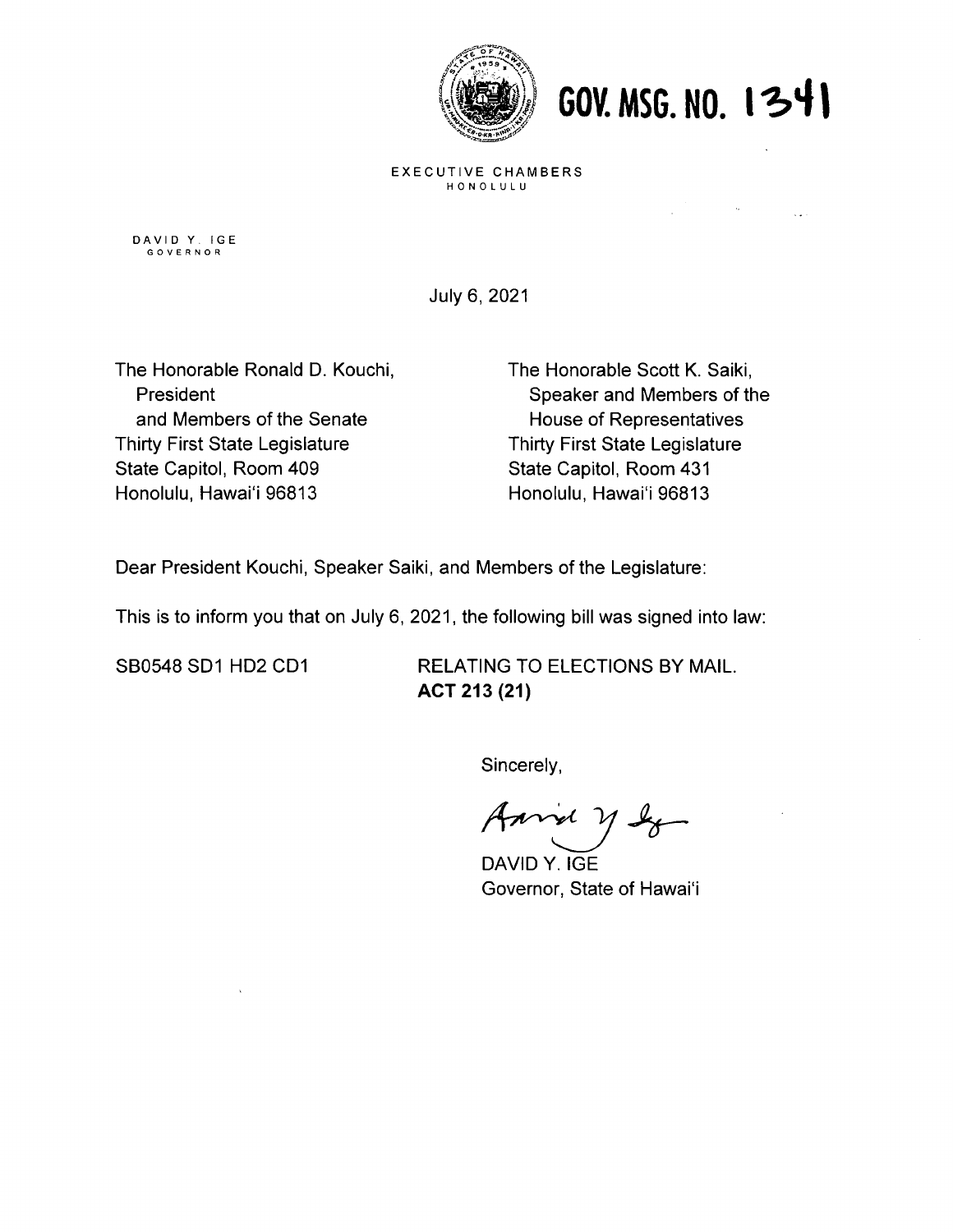Approved by the Governor **dill** 06 2021  $O<sub>G</sub>$ THE SENATE THIRTY-FIRST LEGISLATURE, 2021 **STATE OF HAWAII** 



## A BILL FOR AN ACT

RELATING TO ELECTIONS BY MAIL.

## BE IT ENACTED BY THE LEGISLATURE OF THE STATE OF HAWAII:

| $\mathbf{1}$   |     | SECTION 1. The legislature finds that Act 136, Session      |
|----------------|-----|-------------------------------------------------------------|
| 2 <sub>1</sub> |     | Laws of Hawaii 2019, required all elections statewide to be |
| 3 <sup>1</sup> |     | conducted by mail beginning with the 2020 primary election. |
| 4              |     | The purpose of this Act is to:                              |
| $\mathbf{5}$   | (1) | Amend the State's election laws to clarify and improve      |
| 6              |     | the administration of elections by mail;                    |
| 7              | (2) | Establish voters with special needs advisory                |
| 8              |     | committees;                                                 |
| 9              | (3) | Require the department of public safety and Hawaii          |
| 10             |     | paroling authority to inform individuals on parole or       |
| 11             |     | probation of their right to vote and provide them with      |
| 12             |     | information on how to register and vote; and                |
| 13             | (4) | Require the office of elections and the county clerks       |
| 14             |     | to make a determination, as soon as practicable, of         |
| 15             |     | the optimal number and placement of voter service           |
| 16             |     | centers.                                                    |

2021-2782 SB548 CD1 SMA.doc <u> Kanya di Bangaran Indon</u>

 $\mathbf{1}$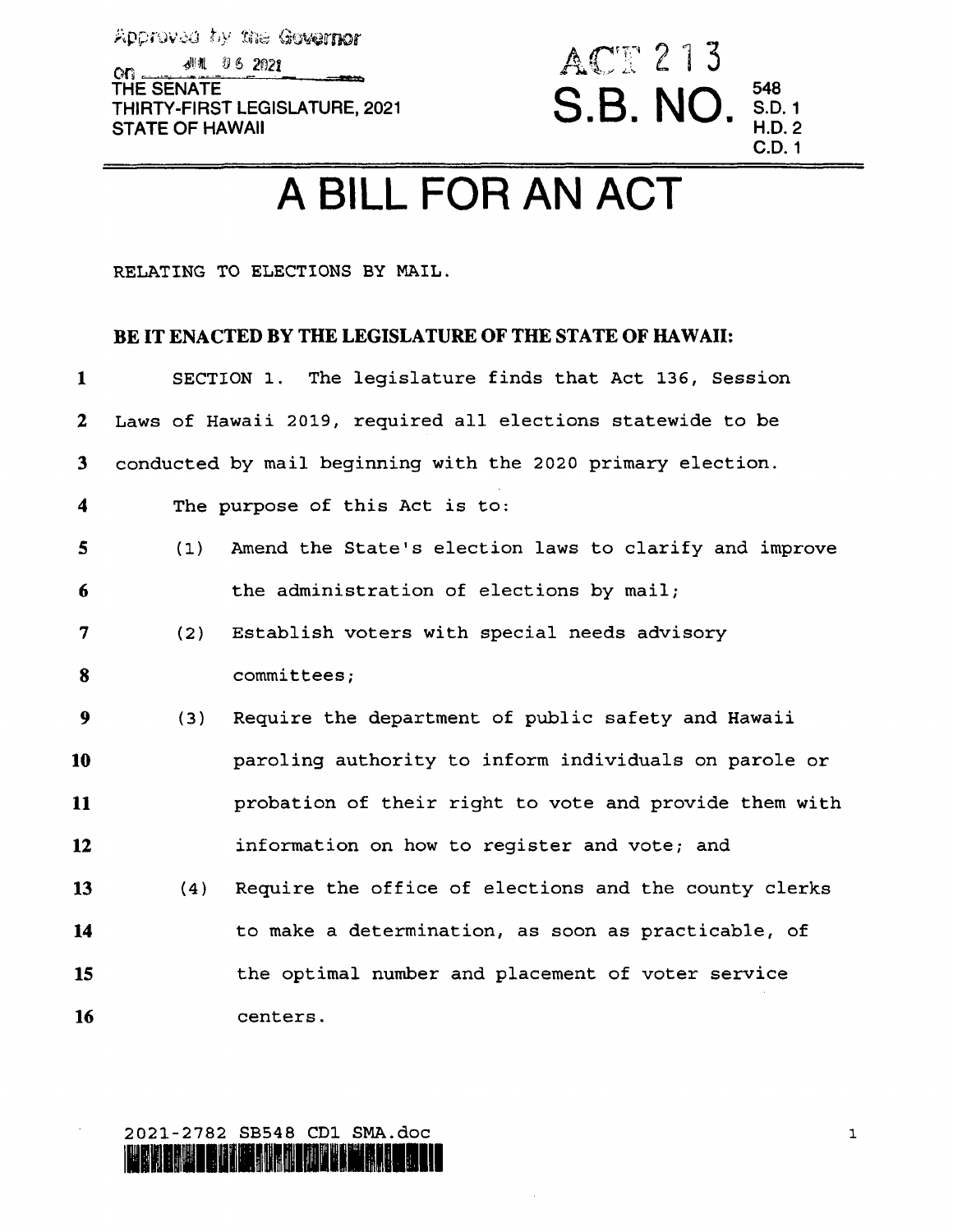## Page 2  $S.B. NO.$   $_{H.D.}^{548}$

| 1                | SECTION 2. Chapter 11, Hawaii Revised Statutes, is amended      |  |  |  |  |
|------------------|-----------------------------------------------------------------|--|--|--|--|
| $\boldsymbol{2}$ | by adding three new sections to be appropriately designated and |  |  |  |  |
| $\mathbf{3}$     | to read as follows:                                             |  |  |  |  |
| 4                | "\$11- Minimum number of precincts. Beginning with the          |  |  |  |  |
| 5                | 2022 primary election, there shall be a minimum of four         |  |  |  |  |
| 6                | precincts in each district; provided that each inhabited island |  |  |  |  |
| 7                | with at least one hundred residents shall include at least one  |  |  |  |  |
| 8                | precinct.                                                       |  |  |  |  |
| 9                | Statewide voters with special needs advisory<br>$$11-$          |  |  |  |  |
| 10               | committee. (a) There is established a statewide voters with     |  |  |  |  |
| 11               | special needs advisory committee within the office of elections |  |  |  |  |
| 12               | for administrative purposes. The purpose of the advisory        |  |  |  |  |
| 13               | committee is to ensure equal and independent access to voter    |  |  |  |  |
| 14               | registration, casting of ballots, and all other office of       |  |  |  |  |
| 15               | elections services.                                             |  |  |  |  |
| 16               | The advisory committee shall consist of five members<br>(b)     |  |  |  |  |
| 17 <sub>2</sub>  | appointed by the governor based on recommendations from         |  |  |  |  |
| 18               | organizations within the State that are comprised of a majority |  |  |  |  |
| 19               | of officers and members who are persons with physical           |  |  |  |  |
| <b>20</b>        | disabilities including visual impairment. Each member shall     |  |  |  |  |
| 21               | identify as a voter with special needs arising from physical    |  |  |  |  |

<sup>2021-2782</sup> SB548 CD1 SMA.d0C

lflor left in the way and the construction of the construction of the construction of the construction of the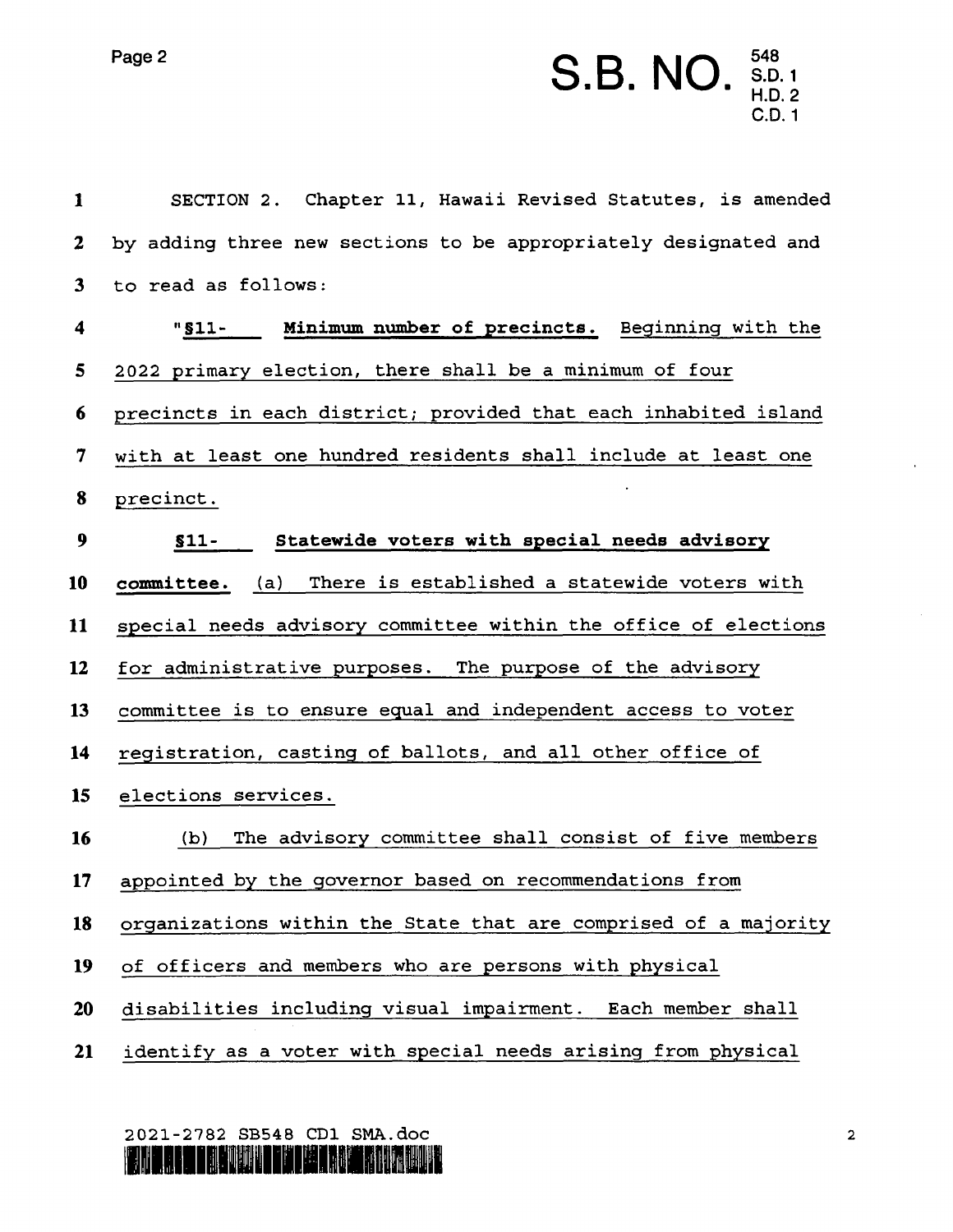S.D. 1 H.D. 2 C.D. 1

10

 $\mathbf{1}$ 

 $\boldsymbol{2}$ 

 $\mathbf{3}$ 

 $\boldsymbol{4}$ 

 $5\phantom{.0}$ 

 $\boldsymbol{6}$ 

 $\overline{7}$ 

8

 $\boldsymbol{9}$ 

ll

12

l3

l4

15

l6

l7

l8

| disabilities including visual and hearing impairments that      |  |  |
|-----------------------------------------------------------------|--|--|
| require an accommodation to vote. The terms of advisory         |  |  |
| committee members shall be four years; provided that initial    |  |  |
| terms shall be one, two, three, or four years to ensure         |  |  |
| staggered rotation of members.                                  |  |  |
| (c) The advisory committee shall meet at least annually to      |  |  |
| review election procedures, services, and technology and access |  |  |
| to information, and shall make recommendations to the office of |  |  |
| elections on at least an annual basis. The advisory committee   |  |  |
| may meet and subsequently make recommendations at additional    |  |  |
| times as determined by a majority of the members.               |  |  |
| \$11- County voters with special needs advisory                 |  |  |
| committees. (a) Each county shall establish a county voters     |  |  |
| with special needs advisory committee. The purpose of the       |  |  |
| advisory committee shall be to ensure equal and independent     |  |  |
| access to voter registration, casting of ballots, and all other |  |  |
| county elections division services.                             |  |  |
| Each advisory committee shall consist of five members<br>(b)    |  |  |

- l9 appointed by the mayor of each respective county based on
- 20 recommendations from organizations within the county that are
- 21 comprised of a majority of officers and members who are persons

2021-2782 SB548 CD1 SMA.dOC**TARITA** 

 $\overline{\mathbf{3}}$